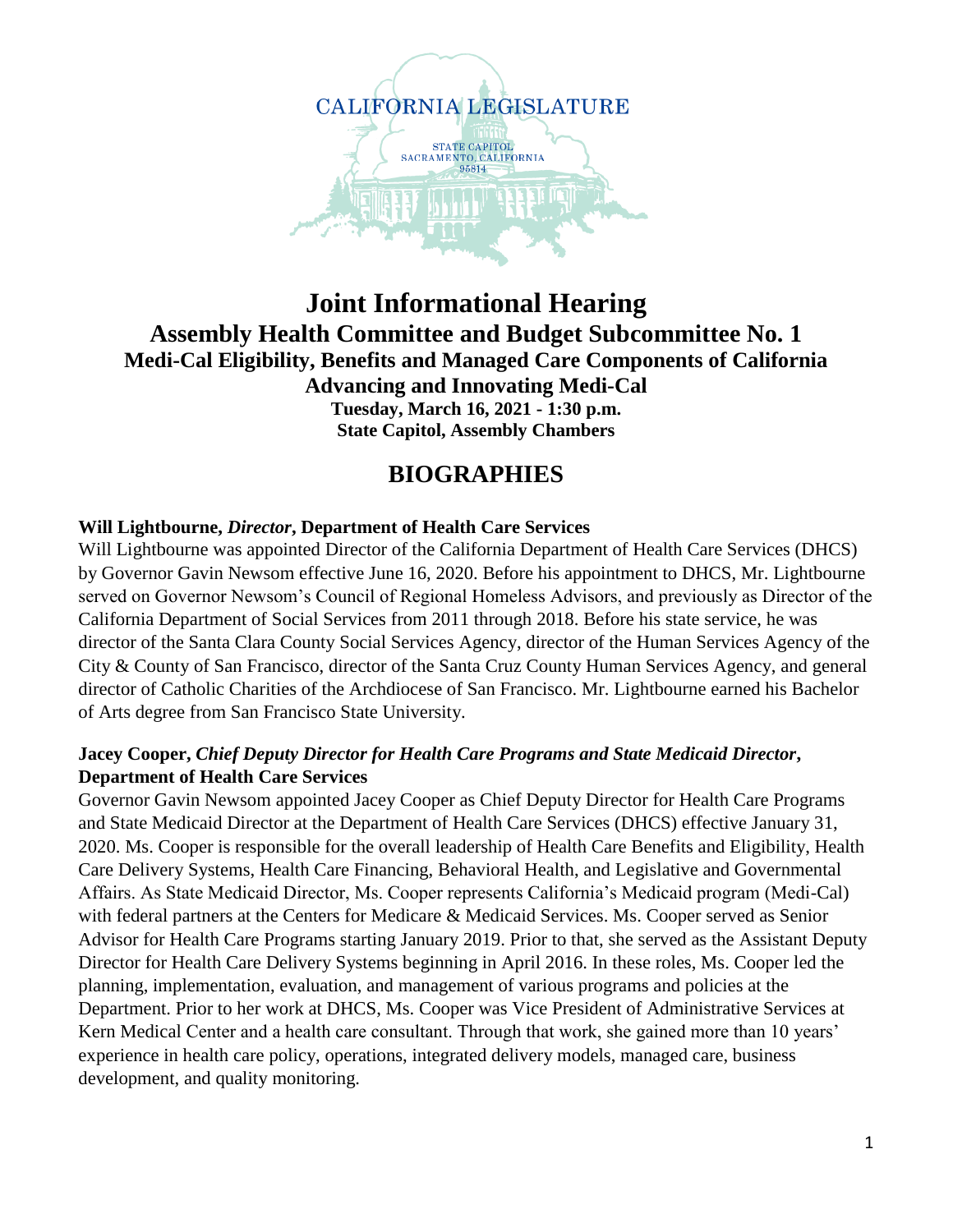## **Julie Wallace,** *Community Health Worker***, Los Angeles County, Department of Mental Health,**  *Member***, SEIU Local**

Julia Wallace is a Community Health Worker with the Department of Mental Health. Part of her work is to help patients/clients, who are part of the county's Whole Person Care Program. She has worked with people who live with mental health disabilities for over 15 years including at Community Based Organizations. She is an activist, served on the South Central Neighborhood Council from 2010-2013 and a proud member of SEIU Local 721.

## **Mary June G. Diaz,** *Government Relations Advocate***, California State Council of the Service Employees International Union (SEIU California)**

Mary June represents over 700,000 public and private sector workers including city, county and state employees, nurses, healthcare workers, janitors, social workers, security officers, in-home caregivers, child care providers, court workers, and school and university employees. She works on all Medi-Cal, private commercial health insurance markets, and health care issues and supports SEIU's administrative, budget, and legislative advocacy efforts. Previously, Mary June worked for Health Access California, where she represented health care consumers on consumer protections and Affordable Care Act policy and legislative issues. She has also worked for Alameda County Board of Supervisor Wilma Chan, where she managed and coordinated the county's Health Committee policy and administrative oversight hearings, as well as monitored the county's public, safety-net hospital system. In addition to her local government experience, Mary June worked in state government as an Assembly Fellow and Legislative Aide in the California State Assembly, primarily staffing the health and human services issue areas. Mary June received her bachelors' and double Master of Public Policy and Master of Public Health (MPP/MPH) degrees from UC Berkeley. Go Bears!

#### **Abigail Coursolle,** *Senior Attorney***, National Health Law Program, Los Angeles**

Abigail (Abbi) Coursolle (she/her) is a Senior Attorney in the National Health Law Program's Los Angeles offices, where she has worked since 2011. Abbi provides technical assistance, advocate training, and litigation support on a range of issues, with a special focus on access to care Medicaid managed care. She has written extensively about consumer protections and access to care in Medi-Cal. Before joining the National Health Law Program, Abbi was the Greenberg Traurig Equal Justice Works staff attorney at the Western Center on Law & Poverty where she led a 58-county project to enforce safety net laws for low income Californians. Abbi has a J.D. from UCLA School of Law, and a M.P.P. from the UCLA School of Public Affairs.

## **Katherine Barresi, RN, BSN, PHN, CCM** *Director Care Coordination,* **Partnership HealthPlan of California**

Katherine Barresi is the Director of Care Coordination of Partnership HealthPlan of California, a nonprofit county organized health system that ensures Medi-Cal recipients have access to high-quality comprehensive cost-effective health care in 14 Northern California counties. Katherine is a Registered Nurse, certified in Public Health, who works on the design and delivery of basic and complex case management and care coordination activities for the most vulnerable of Californians. Katherine has over seven years of leadership experience in evaluating how health policy translates into the healthcare experiences and outcomes that patients receive. Katherine routinely engages with providers, community partners, advocates and stakeholders to offer support and technical assistance in the areas of case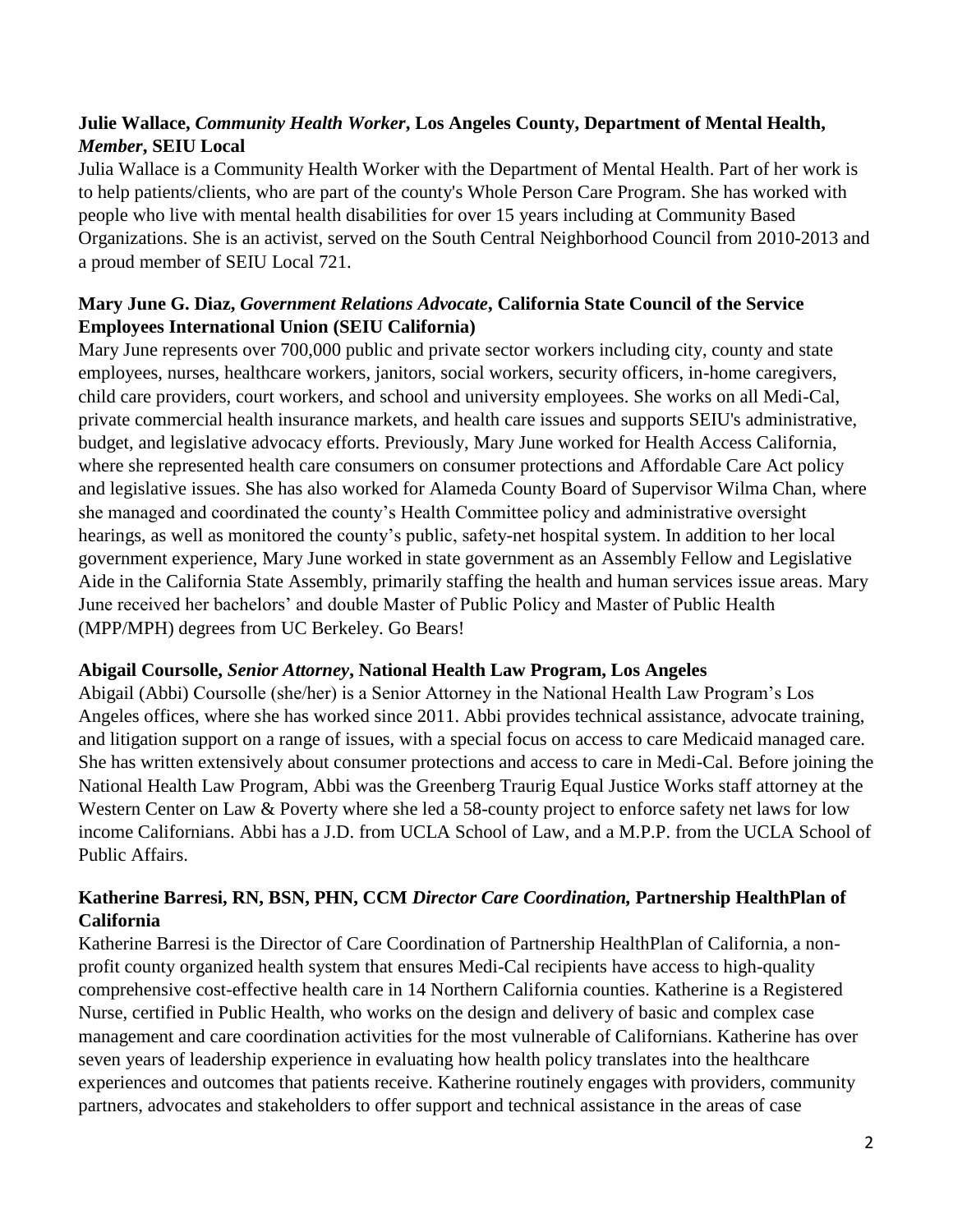management, healthcare delivery needs, and health policy in order to improve the lives and health of the communities that Partnership serves. In particular, she has provided oversight and guidance in serving the Seniors and Persons with Disabilities population as well as children and families connected with California Children's Services and the plan's implementation of the Whole Child Model. Katherine is certified as a Complex Case Manager by the Commission for Case Manager Certification maintaining ongoing awareness of industry trends, events and legislative changes that impact the case management functions. She is highly versed in health care quality standards such as HEDIS and NCQA requirements, and thoughtfully incorporates these facets into the delivery of case management services for low-income Californians. Mrs. Barresi earned her Bachelors of Science in Nursing from Sonoma State University.

## **Mary Zavala, LCSW, MPP, MA,** *Director of Health Homes***, L.A. Care Health Plan**

Mary Zavala, LCSW, MPP, MA, joined L.A. Care Health Plan as the Director of Health Homes in 2019. Prior to joining L.A. Care, Mary worked in a variety of health care arenas dedicated to serving the most vulnerable Californians. As a Licensed Clinical Social Worker, Mary's direct clinical practice has largely been in the area of solid organ transplant, serving both pediatric and adult populations, while her administrative work has included responsibilities in program administration, quality improvement and regulatory compliance. From 2012-2015, she served as the Program Administrator for IMPACT, DHCS' Prostate Cancer Treatment Program, administered by UCLA. After, she was the Quality Manager at St. Vincent Medical Center's Multi-Organ Transplant Center from 2015-2019. Mary's past peer-reviewed research highlights the positive effects care management and coordination can have on outcomes such as quality of life, health literacy and sense of support. Mary completed her undergraduate studies at Vanderbilt University and holds master's degrees from UCLA's Luskin School of Public Affairs and UC San Diego's Center for Iberian and Latin American Studies.

#### **Ned Resnikoff,** *Fiscal and Policy Analyst***, Legislative Analyst's Office**

Ned Resnikoff is a Fiscal and Policy Analyst at the Legislative Analyst's Office (LAO)—the California Legislature's designated nonpartisan fiscal and policy advisor. At the LAO, he specializes in health care issues, with a particular focus on Medi-Cal (California's state Medicaid program), with emphasis in enrollment and eligibility issues, long-term care, and county administration. Ned also covers children's medical services and Covered California for LAO. He completed his undergraduate studies at New York University and holds a Master of Public Policy Degree from the Goldman School of Public Policy at the University of California, Berkeley.

#### **Ben Johnson,** *Principal Fiscal and Policy Analyst***, Legislative Analyst's Office**

Ben Johnson is a Principal Fiscal and Policy Analyst at the Legislative Analyst's Office of the California Legislature, where he covers health care issues. Ben's work generally focuses on Medi-Cal. In particular, Ben specializes on fiscal and policy issues related to managed care financing and oversight, hospital financing, and pharmaceuticals. Ben holds a Master of Public Policy from the University of Michigan.

## **Karen G. Hansberger, MD,** *Chief Medical Officer***, Inland Empire Health Plan**

Karen G. Hansberger, MD, is the Chief Medical Officer of Inland Empire Health Plan (IEHP). She provides oversight for the development of IEHP's clinical and health care strategy with the goal of improving overall quality and access to care for its 1.38 million members. Prior to joining IEHP, Dr. Hansberger served as the Chief Medical Officer of Adventist Health White Memorial. During her tenure,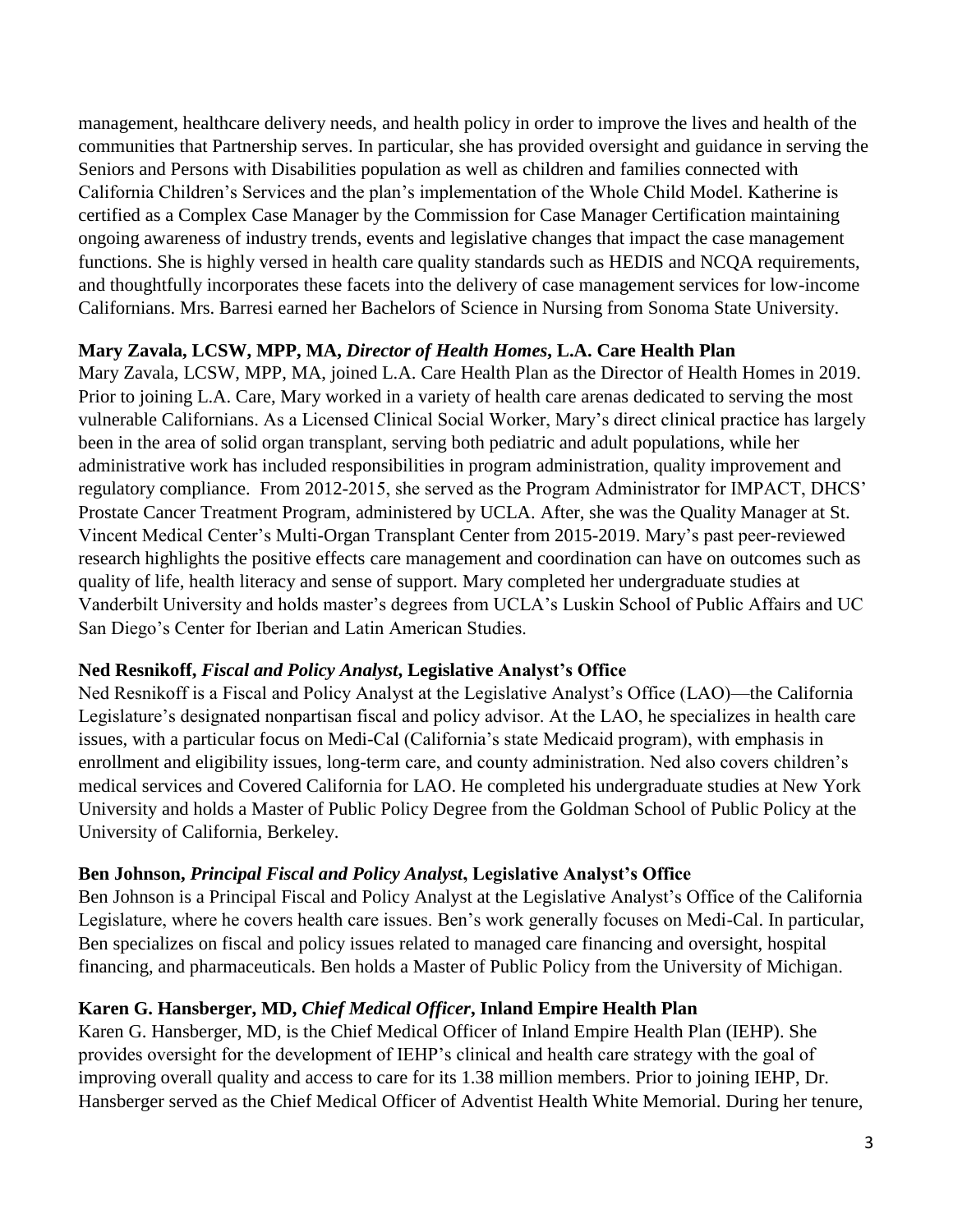she led population health development for the Adventist Health Southern California region. Known for her ability to collaborate across the health care continuum, Dr. Hansberger developed partnerships with key members in Los Angeles County to improve health care access and health literacy of the East Los Angeles community. Dr. Hansberger's professional experience is complemented by impressive academic achievements. She earned her medical degree and served her residency in obstetrics and gynecology at Loma Linda University. She is certified by the American Board of Obstetrics and Gynecology and is a Fellow of the American College of Obstetricians and Gynecologists.

#### **Mark R. Klaus,** *President and Chief Executive Officer***, Home of Guiding Hands**

Mr. Klaus has been the director of HGH since 2010 and has directed the organization in its efforts to expand services and supports to meet the needs of individuals with developmental and intellectual disabilities in San Diego and Imperial Counties. HGH currently supports over 4,000 infants, children, adolescents, adults and senior citizens a year including 24 small community based ICF-H homes. Mark brings over 40 years' experience operating and developing person centered services options. He is active in numerous local, statewide and national organizations including the Developmental Services Network, Board Vice President; the California Department of Developmental Services Statewide Task Force, DDS Fiscal & System Reform Workgroup and many others. He received his Bachelor of Science degree in Economics from the University of Illinois at Urbana-Champaign and is a graduate of the prestigious Stanford Executive Program for Nonprofit Leaders. He lives in San Diego with his wife of 34 years, Angie.

#### **Lynn Kersey,** *Executive Director***, Maternal and Child Health Access**

Lynn Kersey is the Executive Director of Maternal and Child Health Access, a unique direct service and policy organization she founded in 1996. MCH Access assists pregnant and postpartum women and pregnant people and their families in downtown Los Angeles. Prior to 1996 she directed a similar program for Children's Advocacy Institute and Homeless Health Care Los Angeles and was the first Coordinator in Los Angeles for Health Access, a coalition of organizations working for health care coverage for every Californian. Ms. Kersey served for two years as Chair of the Interim Executive Consumer Advisory Committee for the Local Initiative Health Authority for Los Angeles County, the administrative body charged with creating and managing the public Medi-Cal managed care system, and as the Co-Chair for its Children's Health Consultant Committee. She has served on the Medi-Cal Managed Care Advisory Committee to the State Department of Health Services for more than 20 years. She was a member of the Children's Health Initiative, a coalition of foundations, community organizations, and government agencies working to ensure health care coverage for all children in Los Angeles County and the California Premature Infant Health Coalition Executive Committee. She serves on the March of Dimes State Government Affairs Committee and the state's Maternal Infant Health Assessment Advisory Board. Ms. Kersey's specialty is access-to-care issues, especially Medicaid and other benefits programs for low-income children and pregnant women. She co-taught a class on child health advocacy in the School of Public Health at UCLA for five years. In 2007, she received the Helen Rodriguez-Trias Award for Excellence in Community-Based Women's Health Leadership, an award given by the California Department of Health Care Services.